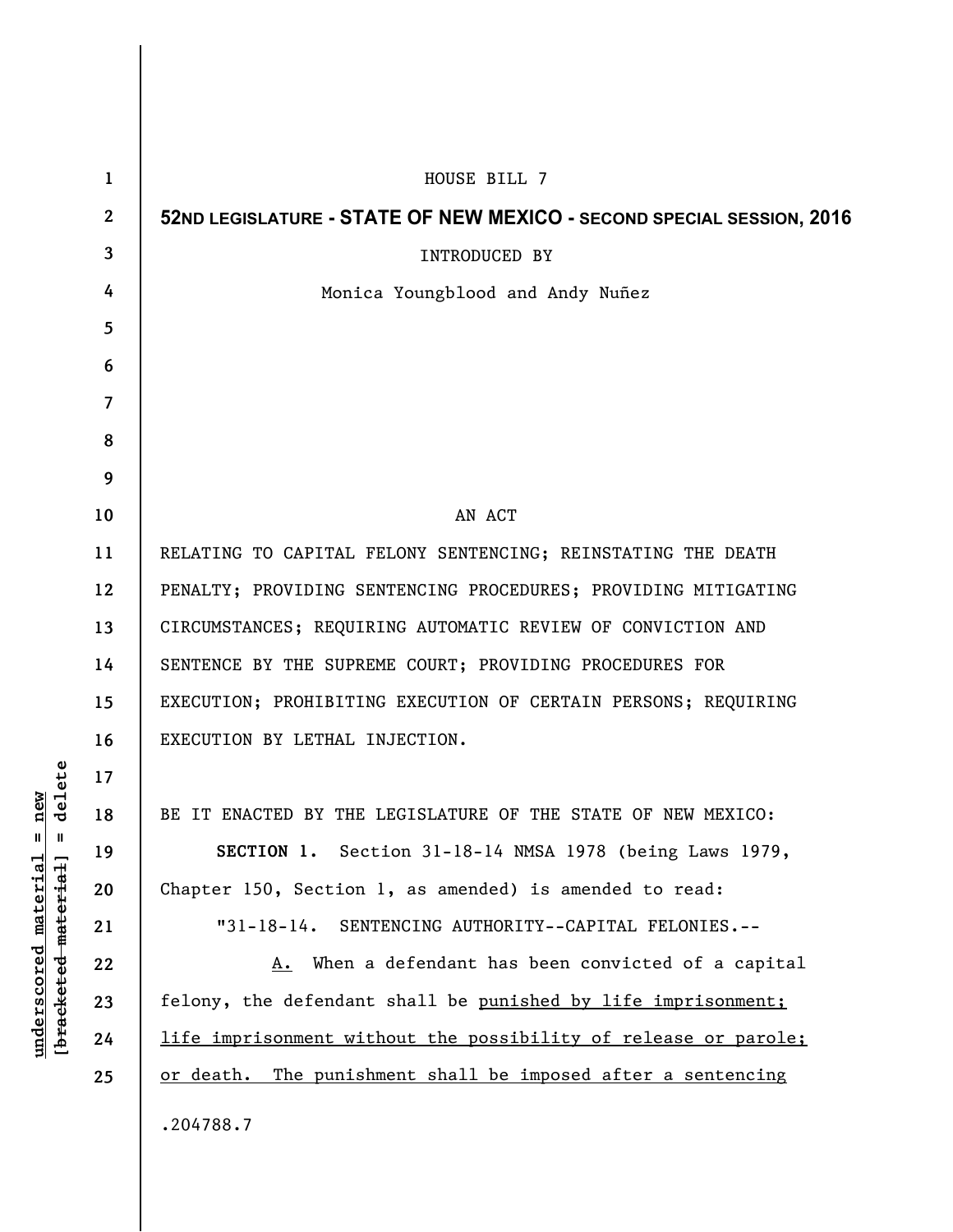hearing separate from the trial or guilty plea proceeding. If the defendant has not reached the age of eighteen years at the time of the commission of the capital felony for which the defendant was convicted, the defendant may be sentenced to life imprisonment or life imprisonment without the possibility of release or parole but shall not be punished by death.

**7 8 9 10 11 12**  B. In the event that the sentence of death in a capital felony case is held to be unconstitutional or otherwise invalidated by the supreme court or the United States supreme court, the person previously sentenced to death for a capital felony shall be sentenced to [<del>life imprisonment or</del>] life imprisonment without possibility of release or parole."

**SECTION 2.** Section 31-18-23 NMSA 1978 (being Laws 1994, Chapter 24, Section 2, as amended) is amended to read:

"31-18-23. THREE VIOLENT FELONY CONVICTIONS--MANDATORY LIFE IMPRISONMENT--EXCEPTION.--

A. When a defendant is convicted of a third violent felony, and each violent felony conviction is part of a separate transaction or occurrence, and at least the third violent felony conviction is in New Mexico, the defendant shall, in addition to the sentence imposed for the third violent felony conviction when that sentence does not result in death, be punished by a sentence of life imprisonment. The life imprisonment sentence shall be subject to parole pursuant to the provisions of Section 31-21-10 NMSA 1978.

.204788.7

delete **[bracketed material] = delete**  $anderscored material = new$ **underscored material = new**  $\mathbf{I}$ bracketed material

**1** 

**2** 

**3** 

**4** 

**5** 

**6** 

**13** 

**14** 

**15** 

**16** 

**17** 

**18** 

**19** 

**20** 

**21** 

**22** 

**23** 

**24** 

**25** 

 $- 2 -$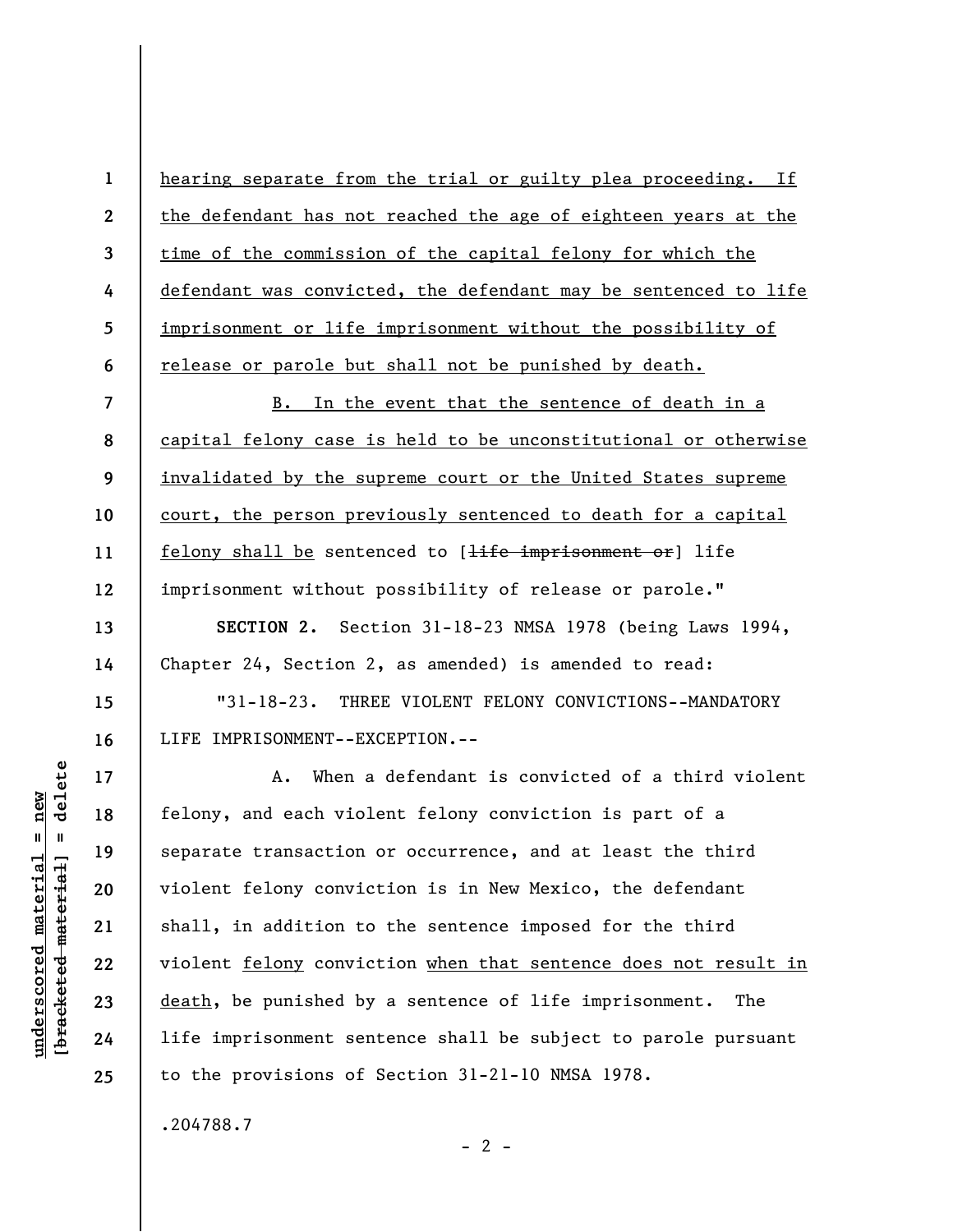**1 2 3 4 5 6 7 8 9 10 11 12 13 14 15 16 17 18 19 20 21 22 23 24 25**  B. The sentence of life imprisonment shall be imposed after a sentencing hearing, separate from the trial or guilty plea proceeding resulting in the third violent felony conviction, pursuant to the provisions of Section 31-18-24 NMSA 1978. C. For the purpose of this section, a violent felony conviction incurred by a defendant before the defendant reaches the age of eighteen shall not count as a violent felony conviction. D. When a defendant has a felony conviction from another state, the felony conviction shall be considered a violent felony for the purposes of the Criminal Sentencing Act if that crime would be considered a violent felony in New Mexico. E. As used in the Criminal Sentencing Act: (1) "great bodily harm" means an injury to the person that creates a high probability of death or that causes serious disfigurement or that results in permanent loss or impairment of the function of any member or organ of the body; and (2) "violent felony" means: (a) murder in the first or second degree, as provided in Section 30-2-1 NMSA 1978; (b) shooting at or from a motor vehicle resulting in great bodily harm, as provided in Subsection B of .204788.7  $-3 -$ 

 $\frac{1}{2}$  intereted material = delete **[bracketed material] = delete**  $underscored material = new$ **underscored material = new**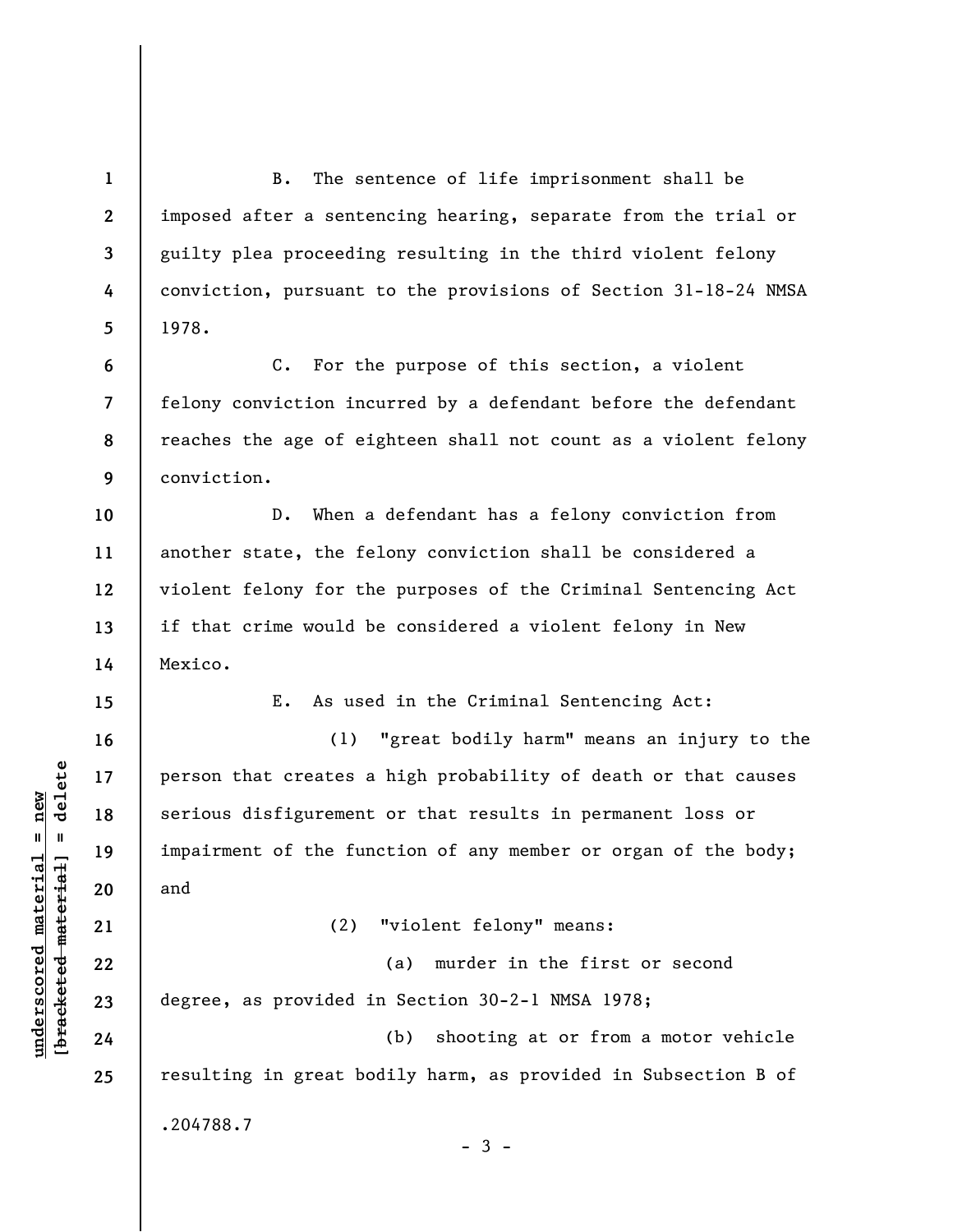**1 2 3 4 5 6 7 8 9 10 11 12 13 14 15 16 17 18 19 20 21 22 23 24 25**  Section 30-3-8 NMSA 1978; (c) kidnapping resulting in great bodily harm inflicted upon the victim by the victim's captor, as provided in Subsection B of Section 30-4-1 NMSA 1978; (d) criminal sexual penetration, as provided in Subsection C or D or Paragraph (5) or (6) of Subsection E of Section 30-9-11 NMSA 1978; and (e) robbery while armed with a deadly weapon resulting in great bodily harm as provided in Section 30-16-2 NMSA 1978 and Subsection A of Section 30-1-12 NMSA 1978." **SECTION 3.** Section 31-20A-2 NMSA 1978 (being Laws 1979, Chapter 150, Section 3, as amended) is amended to read: "31-20A-2. CAPITAL FELONY--DETERMINATION OF SENTENCE.-- A. If a jury finds, beyond a reasonable doubt, that one or more aggravating circumstances exist, as enumerated in Subsection A of Section 31-20A-5 NMSA 1978, the defendant shall be sentenced to life imprisonment without possibility of release or parole. If the jury does not [make the finding] find that one or more of the aggravating circumstances enumerated in that subsection exist, the defendant shall be sentenced to life imprisonment. B. If a jury finds, beyond a reasonable doubt, that one or more aggravating circumstances exist, as enumerated in Subsection B of Section 31-20A-5 NMSA 1978, the jury shall .204788.7

delete **[bracketed material] = delete**  $underscored material = new$ **underscored material = new**  $\mathbf{u}$ bracketed material

- 4 -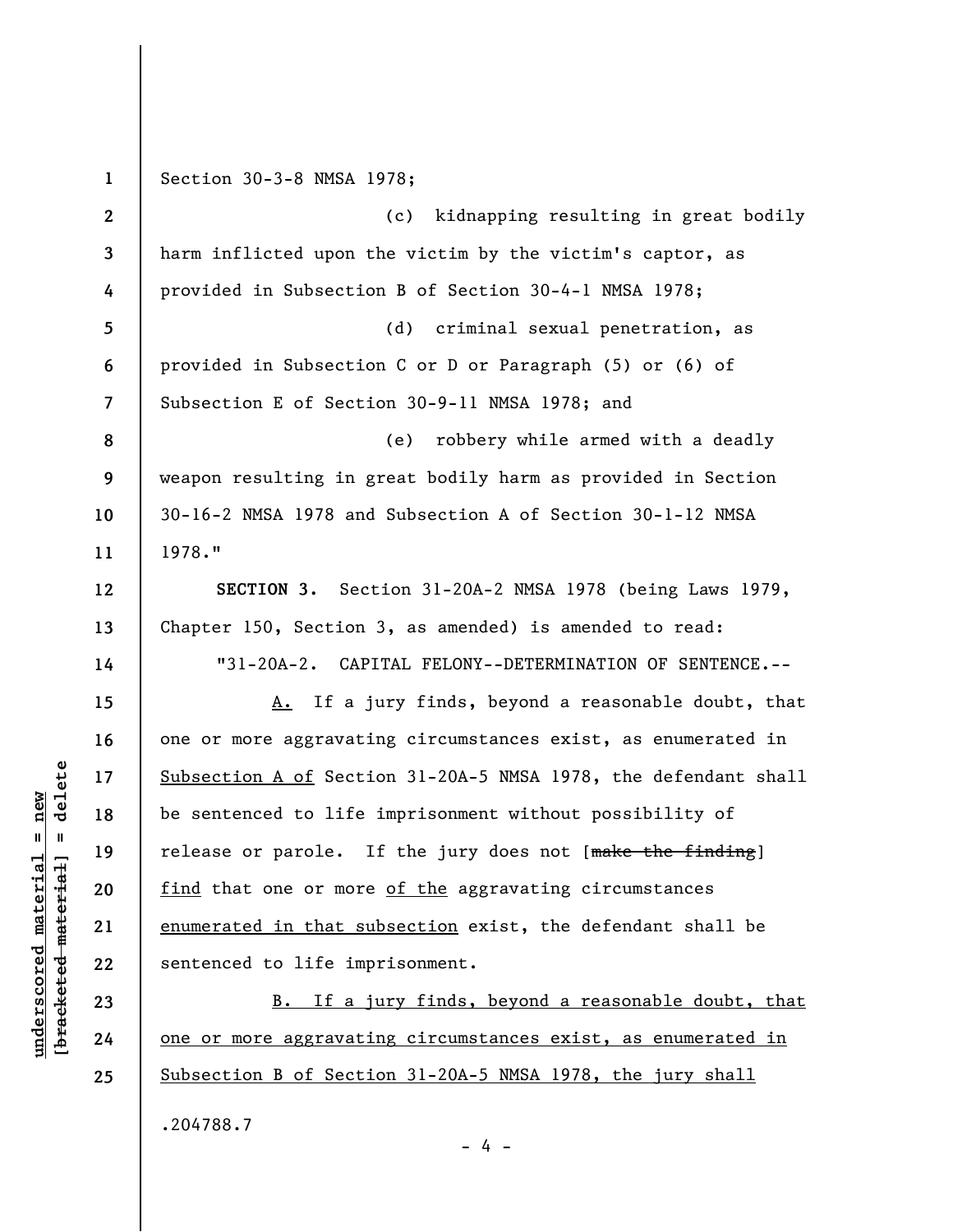| $\mathbf 1$      | determine whether the defendant shall be sentenced to death or    |
|------------------|-------------------------------------------------------------------|
| $\boldsymbol{2}$ | life imprisonment without the possibility of release or parole.   |
| 3                | The determination pursuant to this subsection shall be guided     |
| 4                | by the following considerations:                                  |
| 5                | (1) whether aggravating circumstances exist as                    |
| 6                | enumerated in Subsection B of Section 31-20A-5 NMSA 1978;         |
| 7                | whether mitigating circumstances exist as<br>(2)                  |
| 8                | enumerated in Section 8 of this 2016 act; and                     |
| 9                | (3)<br>whether other mitigating circumstances                     |
| 10               | exist.                                                            |
| 11               | With respect to a defendant who was younger than<br>$c_{\bullet}$ |
| 12               | eighteen years at the time of commission of the capital felony    |
| 13               | for which the defendant was convicted, if a jury finds that an    |
| 14               | aggravating circumstance as enumerated in Subsection A or B of    |
| 15               | Section 31-20A-5 NMSA 1978 exists, the sentencing court or jury   |
| 16               | shall consider the defendant's age at the time of commission of   |
| 17               | the capital felony as a mitigating factor and shall determine     |
| 18               | whether to sentence the defendant to life imprisonment or life    |
| 19               | imprisonment without the possibility of release or parole."       |
| 20               | SECTION 4. Section 31-20A-5 NMSA 1978 (being Laws 1979,           |
| 21               | Chapter 150, Section 6, as amended) is amended to read:           |
| 22               | "31-20A-5. AGGRAVATING CIRCUMSTANCES.--                           |
| 23               | The aggravating circumstances to be considered<br>A.              |
| 24               | by the sentencing court or jury pursuant to the provisions of     |
| 25               | Subsection A of Section 31-20A-2 NMSA 1978 are limited to the     |
|                  | .204788.7<br>$-5 -$                                               |

 $[**bracket eted metert et**] = **del et e**$ **[bracketed material] = delete**  $underscored material = new$ **underscored material = new**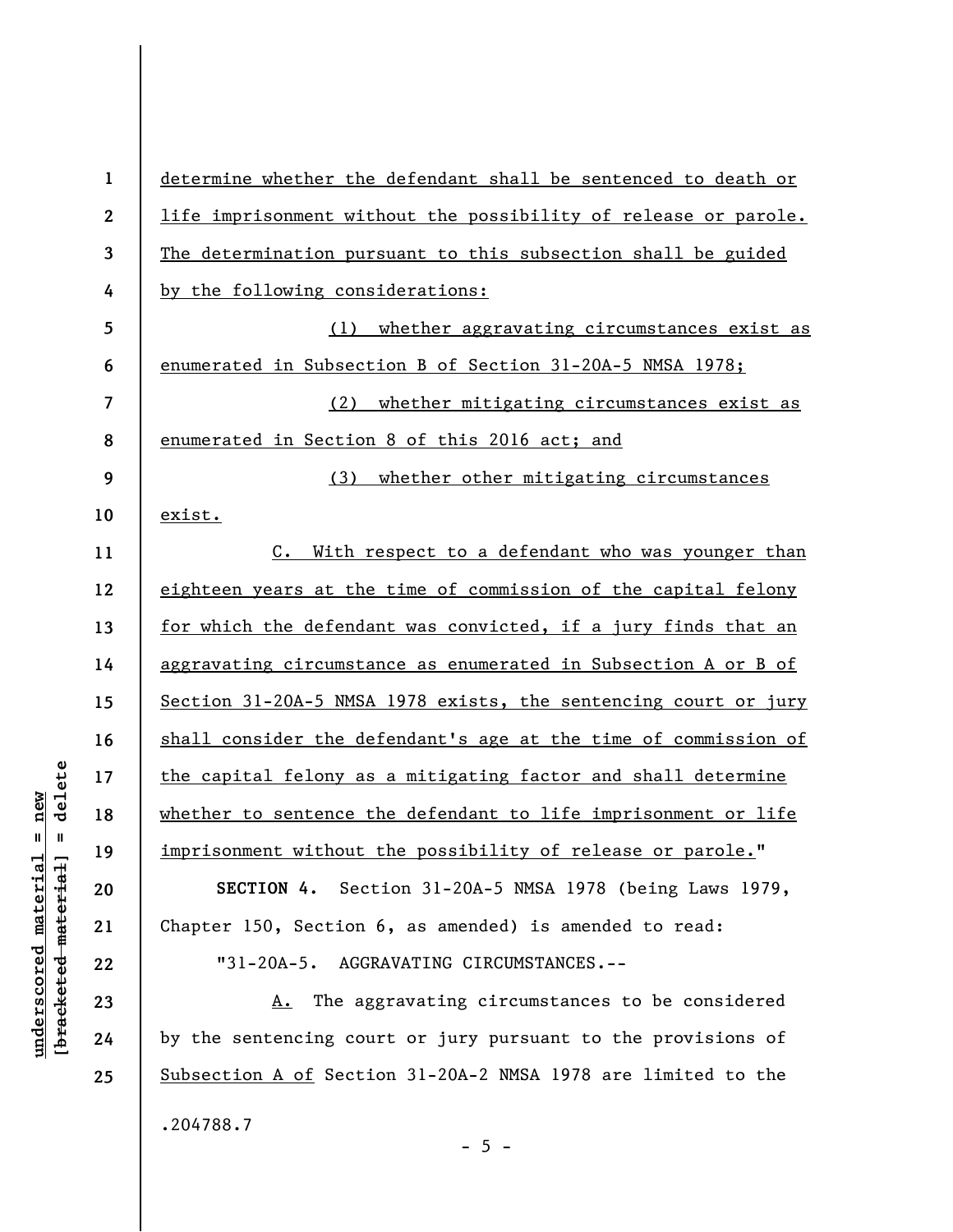**1** 

following:

**2 3 4 5 6 7 8 9 10 11 12 13 14 15 16 17 18 19 20 21 22 23 24 25**  [A. the victim was a peace officer who was acting in the lawful discharge of an official duty when he was murdered;  $\frac{B-1}{B}$  (1) the murder was committed with intent to kill in the commission of or attempt to commit [kidnaping] kidnapping, criminal sexual contact of a minor or criminal sexual penetration;  $[G<sub>1</sub>]$  (2) the murder was committed with the intent to kill by the defendant while attempting to escape from a penal institution of New Mexico;  $[\frac{1}{2} \cdot \frac{1}{3}]$  while incarcerated in a penal institution in New Mexico, the defendant, with the intent to kill, murdered a person who was at the time incarcerated in or lawfully on the premises of a penal institution in New Mexico; [As used in this subsection, "penal institution" includes facilities under the jurisdiction of the corrections and criminal rehabilitation department and county and municipal jails; E. while incarcerated in a penal institution in New Mexico, the defendant, with the intent to kill, murdered an employee of the corrections and criminal rehabilitation department;  $F-$ ] (4) the capital felony was committed for hire; and .204788.7

 $b$ racketed material] = delete **[bracketed material] = delete**  $underscored material = new$ **underscored material = new**

 $- 6 -$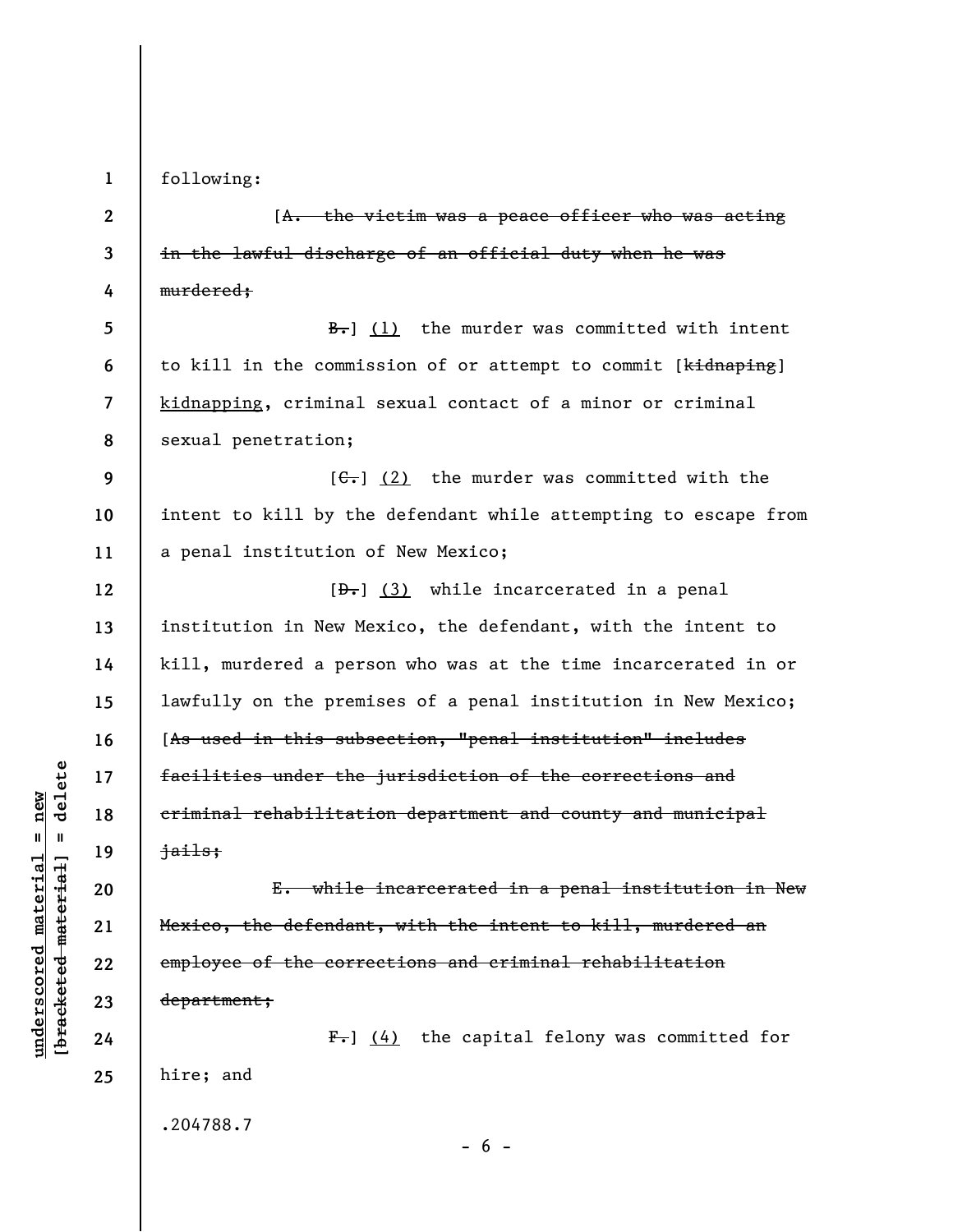| $\mathbf{1}$ | $[6-]$ (5) the capital felony was murder of a                   |
|--------------|-----------------------------------------------------------------|
| $\mathbf{2}$ | witness to a crime or any person likely to become a witness to  |
| 3            | a crime, for the purpose of preventing report of the crime or   |
| 4            | testimony in any criminal proceeding or for retaliation for the |
| 5            | victim having testified in any criminal proceeding.             |
| 6            | The aggravating circumstances to be considered<br>B.            |
| 7            | by the sentencing court or jury pursuant to the provisions of   |
| 8            | Subsection B of Section 31-20A-2 NMSA 1978 are limited to the   |
| 9            | following:                                                      |
| 10           | (1) the victim was a peace officer who was                      |
| 11           | acting in the lawful discharge of an official duty when the     |
| 12           | peace officer was murdered;                                     |
| 13           | the victim was a child under the age of<br>(2)                  |
| 14           | eighteen years; and                                             |
| 15           | (3) while incarcerated in a penal institution                   |
| 16           | in New Mexico, the defendant, with the intent to kill, murdered |
| 17           | an employee or a contractor of the penal institution.           |
| 18           | For the purpose of this section, "penal<br>$c_{\bullet}$        |
| 19           | institution" includes facilities under the jurisdiction of the  |
| 20           | <u>corrections department and county and municipal jails.</u> " |
| 21           | SECTION 5. A new section of Chapter 31 NMSA 1978 is             |
| 22           | enacted to read:                                                |
| 23           | "[NEW MATERIAL] CAPITAL FELONY--SENTENCING PROCEDURE.--         |
| 24           | At the conclusion of all capital felony cases<br>A.             |
| 25           | heard by a jury, and after proper charge from the court and     |
|              | .204788.7<br>- 7 -                                              |

 $[**bracket eted metert et**] = **del et e**$ **[bracketed material] = delete**  $underscored material = new$ **underscored material = new**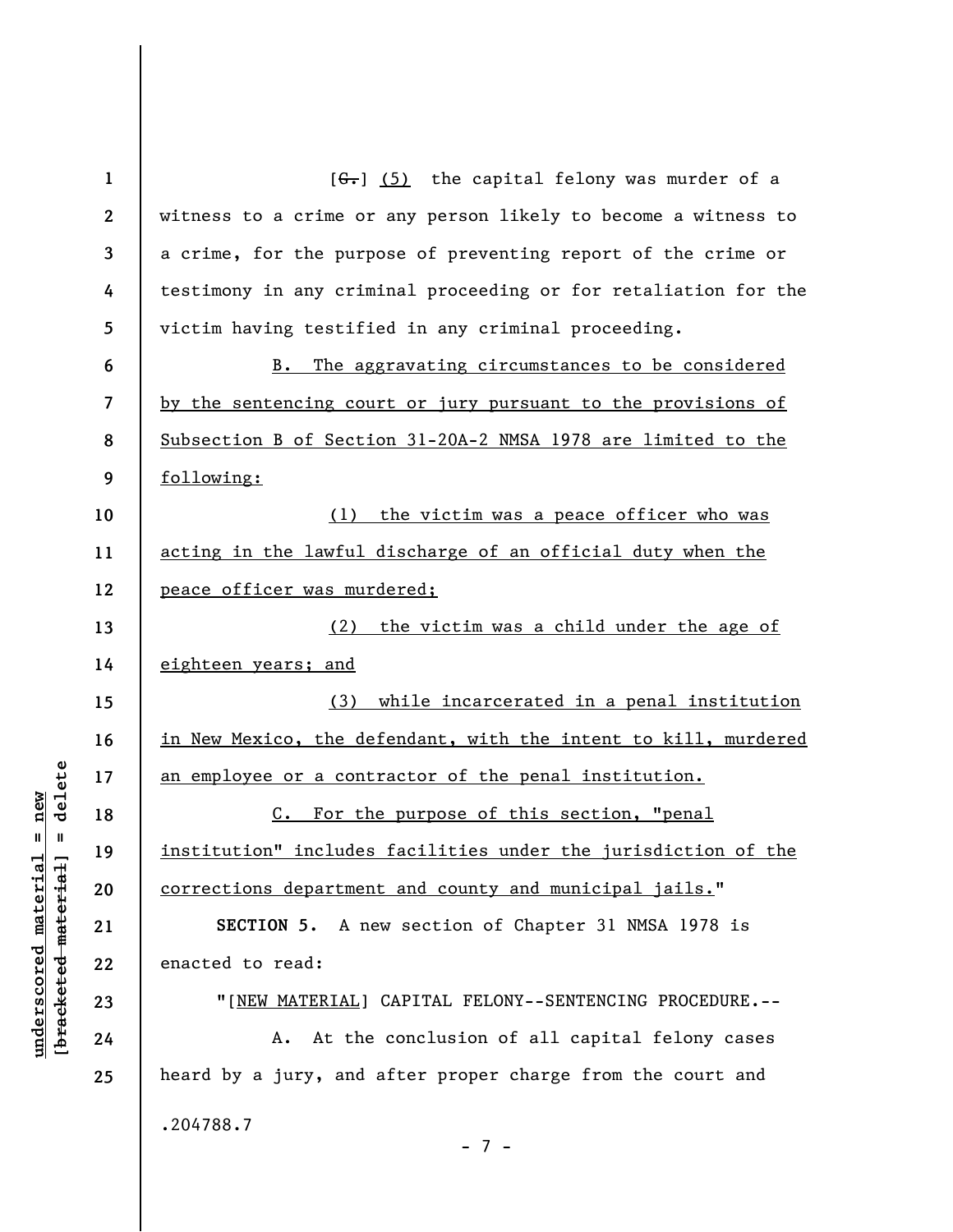argument of counsel, the jury shall retire to consider a verdict of guilty or not guilty without any consideration of punishment. In nonjury capital felony cases, the judge shall first consider a finding of guilty or not guilty without any consideration of punishment.

**8**  B. Upon a verdict by the jury or judge that the defendant is guilty of a capital felony, or upon a plea of guilty to a capital felony, the court shall conduct a separate sentencing proceeding to determine whether the defendant should be sentenced to life imprisonment, life imprisonment without the possibility of release or parole, or death. In a jury trial, the sentencing proceeding shall be conducted as soon as practicable by the original trial judge before the original trial jury. In a nonjury trial, the sentencing proceeding shall be conducted as soon as practicable by the original trial judge. In the case of a plea of guilty to a capital felony, the sentencing proceeding shall be conducted as soon as practicable by the original trial judge or by a jury upon demand of a party.

C. In the sentencing proceeding, all evidence admitted at the trial shall be considered and additional evidence may be presented as to the circumstances of the crime and as to any aggravating or mitigating circumstances, pursuant to Section 31-20A-5 NMSA 1978 and Section 8 of this 2016 act.

D. In a jury sentencing proceeding, the judge shall .204788.7 - 8 -

 $\frac{1}{2}$  of  $\frac{1}{2}$  and  $\frac{1}{2}$  and  $\frac{1}{2}$  and  $\frac{1}{2}$  and  $\frac{1}{2}$  and  $\frac{1}{2}$  and  $\frac{1}{2}$  and  $\frac{1}{2}$  and  $\frac{1}{2}$  and  $\frac{1}{2}$  and  $\frac{1}{2}$  and  $\frac{1}{2}$  and  $\frac{1}{2}$  and  $\frac{1}{2}$  and  $\frac{1}{2}$  an **[bracketed material] = delete**  $underscored material = new$ **underscored material = new**

**1** 

**2** 

**3** 

**4** 

**5** 

**6** 

**7** 

**9** 

**10** 

**11** 

**12** 

**13** 

**14** 

**15** 

**16** 

**17** 

**18** 

**19** 

**20** 

**21** 

**22** 

**23** 

**24**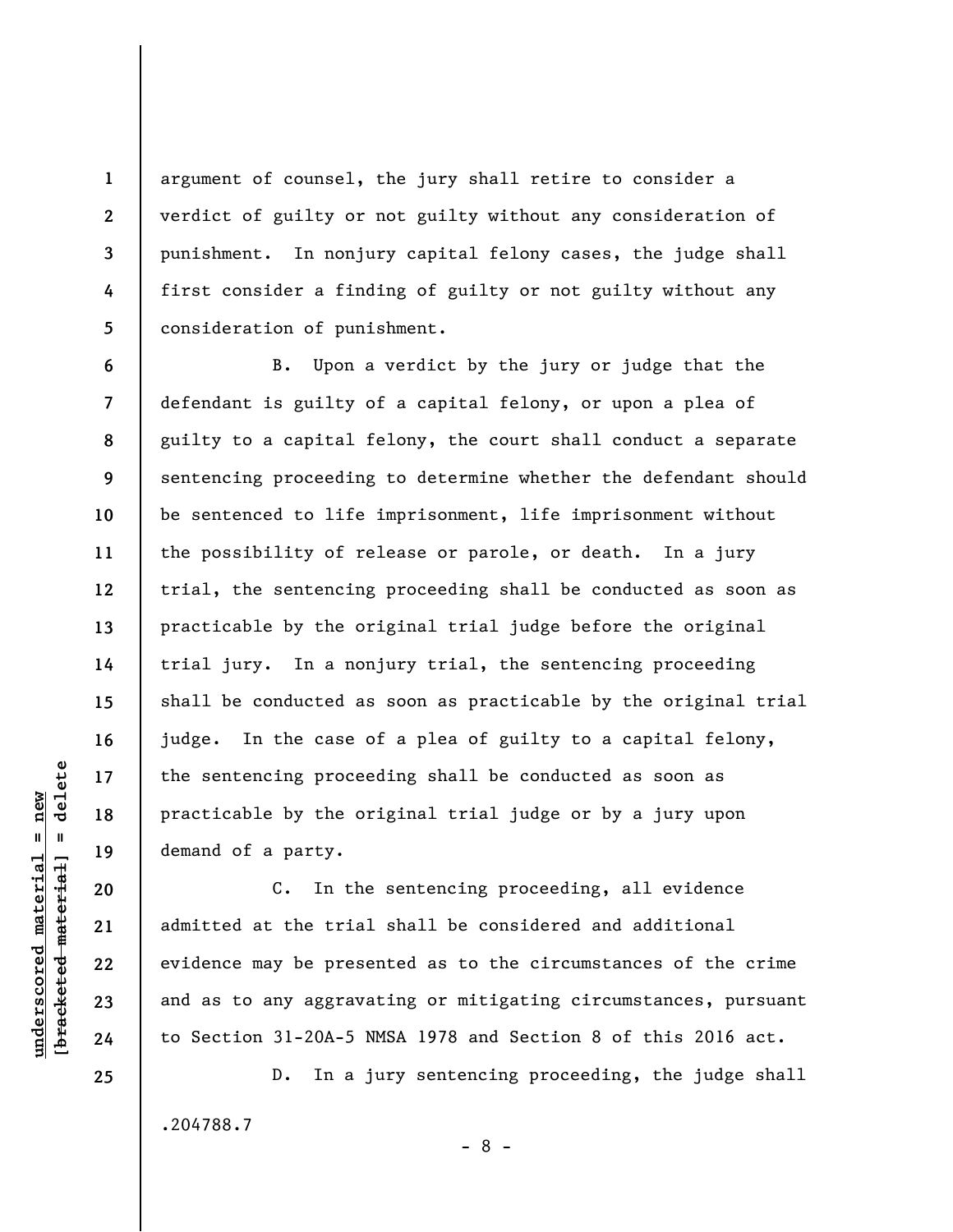give appropriate instructions and allow arguments and the jury shall retire to determine the punishment to be imposed. In a nonjury sentencing proceeding, or upon a plea of guilty where no jury has been demanded, the judge shall allow argument and determine the punishment to be imposed."

**6 7 SECTION 6.** A new section of Chapter 31 NMSA 1978 is enacted to read:

**8 9 10 11 12 13 14 15 16**  "[NEW MATERIAL] CAPITAL FELONY CASE HEARD BY JURY-- SENTENCING HEARING--EXPLANATION BY COURT TO JURY.--At the beginning of a sentencing hearing for a capital felony case, subsequent to a verdict by the jury that the defendant is guilty of a capital felony, the court shall explain to the jury that a sentence of life imprisonment means that the defendant shall serve thirty years of the sentence before the defendant becomes eligible for a parole hearing, as provided in Section 31-21-10 NMSA 1978."

**SECTION 7.** A new section of Chapter 31 NMSA 1978 is enacted to read:

"[NEW MATERIAL] COURT SENTENCING.--In a jury sentencing proceeding in which the jury unanimously finds beyond a reasonable doubt and specifies at least one of the aggravating circumstances enumerated in Subsection B of Section 31-20A-5 NMSA 1978 and unanimously specifies the sentence of death pursuant to Subsection B of Section 31-20A-2 NMSA 1978, the court shall sentence the defendant to death. Where a sentence .204788.7

 $\frac{1}{2}$  of  $\frac{1}{2}$  and  $\frac{1}{2}$  and  $\frac{1}{2}$  and  $\frac{1}{2}$  and  $\frac{1}{2}$  and  $\frac{1}{2}$  and  $\frac{1}{2}$  and  $\frac{1}{2}$  and  $\frac{1}{2}$  and  $\frac{1}{2}$  and  $\frac{1}{2}$  and  $\frac{1}{2}$  and  $\frac{1}{2}$  and  $\frac{1}{2}$  and  $\frac{1}{2}$  an **[bracketed material] = delete**  $underscored material = new$ **underscored material = new**

**17** 

**18** 

**19** 

**20** 

**21** 

**22** 

**23** 

**24** 

**25** 

**1** 

**2** 

**3** 

**4** 

**5** 

- 9 -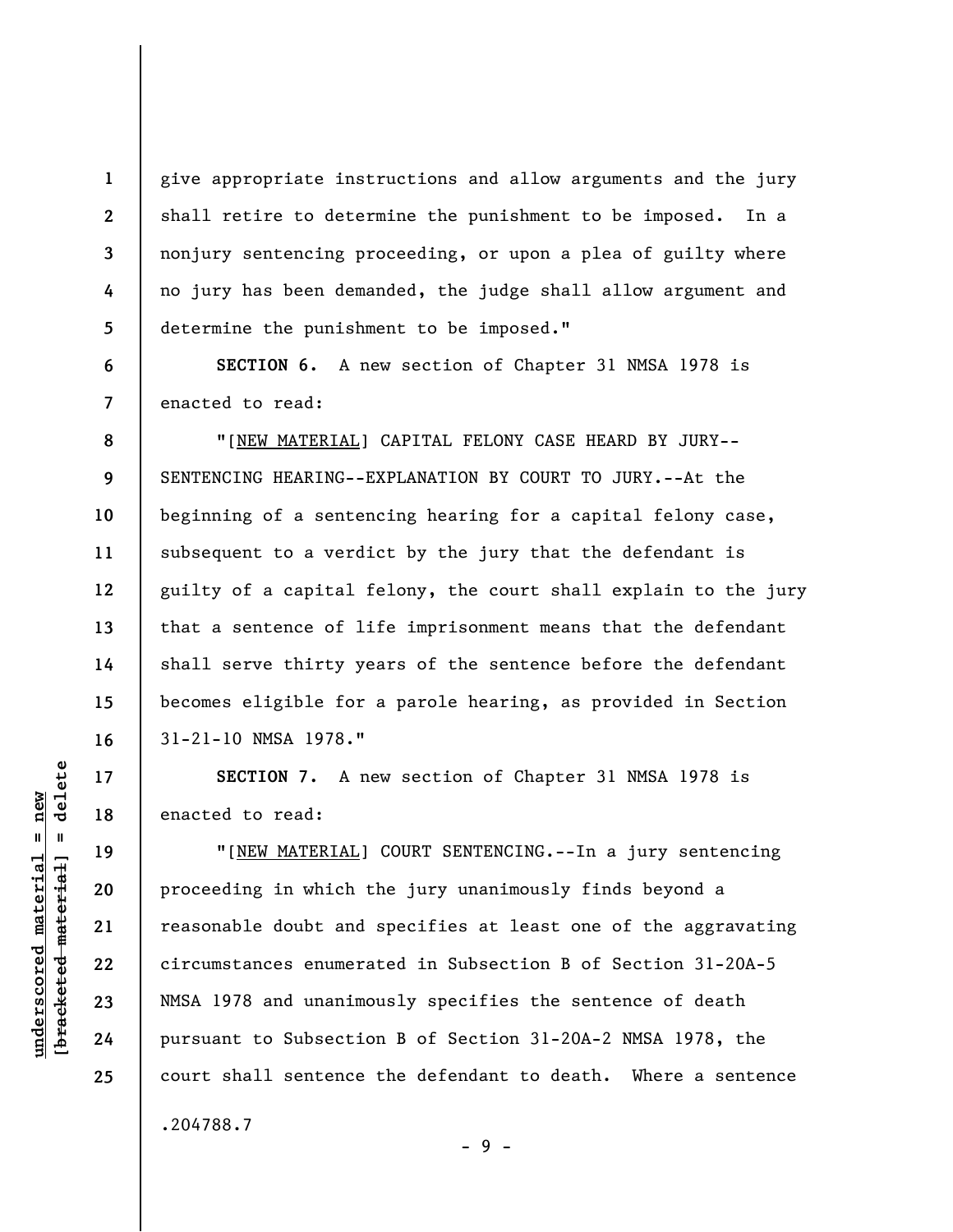**1 2 3 4 5 6 7 8 9 10 11**  of death is not unanimously specified or the jury does not make the required finding or is unable to reach a unanimous verdict, the court shall sentence the defendant to life imprisonment without the possibility of release or parole in accordance with Section 31-20A-2 NMSA 1978. In a nonjury sentencing proceeding and in cases involving a plea of guilty, where no jury has been demanded, the judge shall determine and impose the sentence; provided that the judge shall not impose the sentence of death except upon a finding beyond a reasonable doubt and specification of at least one of the aggravating circumstances enumerated in Subsection B of Section 31-20A-5 NMSA 1978."

**SECTION 8.** A new section of Chapter 31 NMSA 1978 is enacted to read:

"[NEW MATERIAL] MITIGATING CIRCUMSTANCES.--The mitigating circumstances to be considered by the sentencing court or the jury pursuant to the provisions of Subsection B of Section 31-20A-2 NMSA 1978 shall include but not be limited to the following:

A. the defendant has no significant history of prior criminal activity;

B. the defendant acted under duress or under the domination of another person;

C. the defendant's capacity to appreciate the criminality of the defendant's own conduct or to conform the defendant's own conduct to the requirements of the law was .204788.7

 $\frac{1}{2}$  intereted material = delete **[bracketed material] = delete**  $underscored material = new$ **underscored material = new**

**12** 

**13** 

**14** 

**15** 

**16** 

**17** 

**18** 

**19** 

**20** 

**21** 

**22** 

**23** 

**24** 

**25** 

 $- 10 -$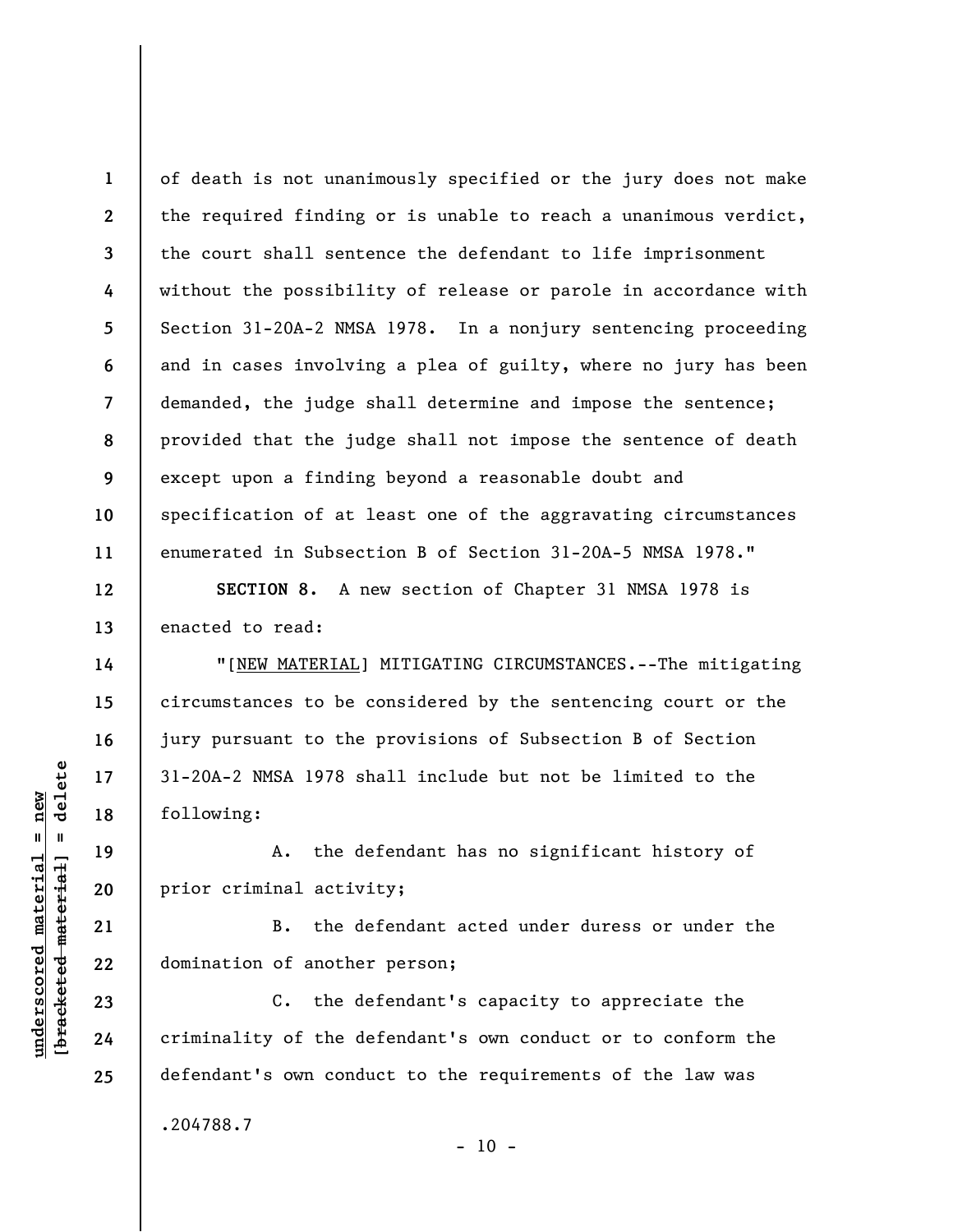**1 2 3 4 5 6 7 8 9 10 11 12 13 14 15 16 17 18 19 20 21 22 23 24 25**  impaired; D. the defendant was under the influence of mental or emotional disturbance; E. the victim was a willing participant in the defendant's conduct; F. the defendant acted under circumstances that tended to justify, excuse or reduce the crime; G. the defendant is likely to be rehabilitated; H. the defendant cooperated with authorities; and I. the defendant's age." **SECTION 9.** A new section of Chapter 31 NMSA 1978 is enacted to read: "[NEW MATERIAL] REVIEW OF JUDGMENT AND SENTENCE.-- A. A judgment of conviction and sentence of death shall be automatically reviewed by the supreme court. B. In addition to other matters on appeal, the supreme court shall rule on the validity of the sentence of death. C. A sentence of death shall not be imposed if: (1) the evidence does not support the finding of a statutory aggravating circumstance; (2) the evidence supports a finding that the mitigating circumstances outweigh the aggravating circumstances; (3) the sentence of death was imposed under .204788.7 - 11 -

**underscored material = new [bracketed material] = delete**

 $b$ racketed material] = delete  $underscored material = new$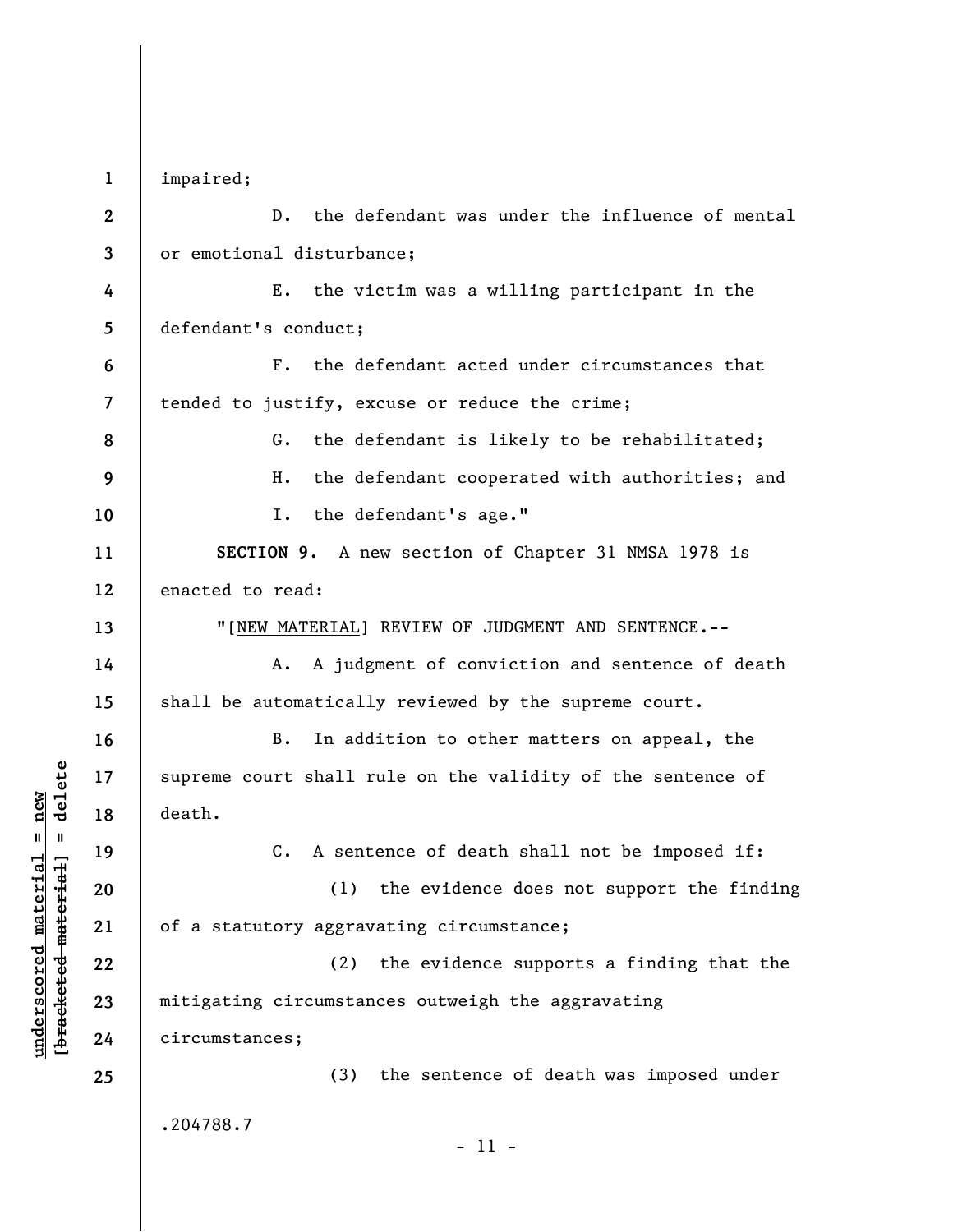**1 2**  the influence of passion, prejudice or any other arbitrary factor; or

**3 4 5**  (4) the sentence of death is excessive or disproportionate to the penalty imposed in similar cases, considering both the crime and the defendant.

D. No error in the sentencing proceeding shall result in the reversal of the conviction for a capital felony. If the trial court is reversed on appeal because of error only in the sentencing proceeding, the supreme court shall remand solely for a new sentencing proceeding. The new sentencing proceeding ordered and mandated shall apply only to the issue of punishment.

E. In cases of remand for a new sentencing proceeding, all exhibits and a transcript of all testimony and other evidence admitted in the prior trial and sentencing proceeding shall be admissible in the new sentencing proceeding, and:

(1) if the sentencing proceeding was before a jury, a new jury shall be impaneled for the new sentencing proceeding;

(2) if the sentencing proceeding was before a judge, the original trial judge shall conduct the new sentencing proceeding; or

(3) if the sentencing proceeding was before a judge and the original trial judge is unable or unavailable to .204788.7  $- 12 -$ 

 $\frac{1}{2}$  intereted material = delete **[bracketed material] = delete**  $underscored material = new$ **underscored material = new**

**6** 

**7** 

**8** 

**9** 

**10** 

**11** 

**12** 

**13** 

**14** 

**15** 

**16** 

**17** 

**18** 

**19** 

**20** 

**21** 

**22** 

**23** 

**24**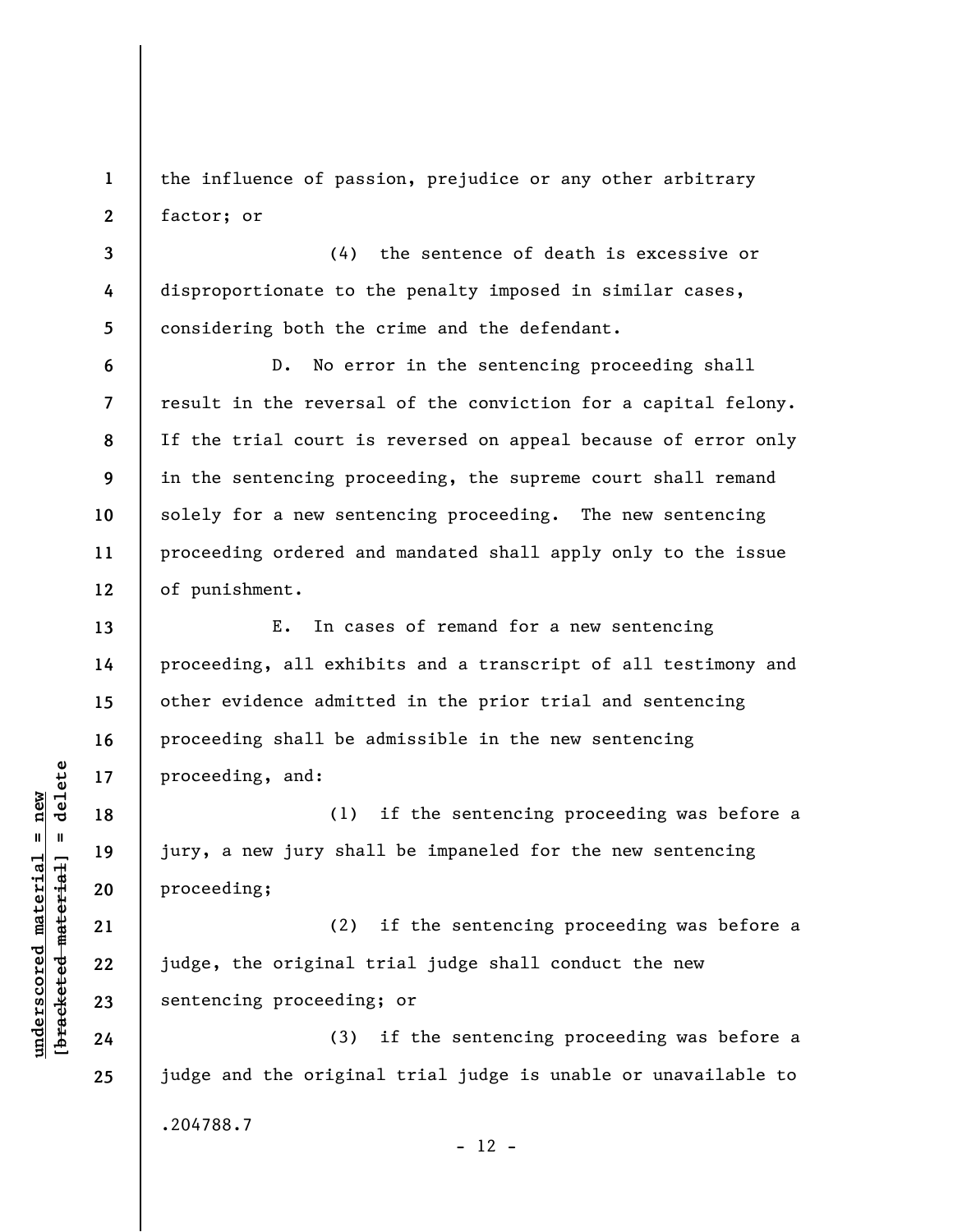conduct a new sentencing proceeding, another judge shall be designated to conduct the new sentencing proceeding and the parties are entitled to disqualify the new judge on the grounds set forth in Section 38-3-9 NMSA 1978 before the newly designated judge exercises any discretion."

**6 7 SECTION 10.** A new section of Chapter 31 NMSA 1978 is enacted to read:

"[NEW MATERIAL] PROHIBITION AGAINST CAPITAL PUNISHMENT OF MENTALLY RETARDED PERSONS--PRESENTENCING HEARING.--

**10 11 12 13 14 15**  A. As used in this section, "mentally retarded" means significantly below average general intellectual functioning existing concurrently with deficits in adaptive behavior. An intelligence quotient of seventy or below on a reliably administered intelligence quotient test shall be presumptive evidence of mental retardation.

B. A sentence of death shall not be imposed on any person who is mentally retarded.

C. Upon a motion of the defense requesting a ruling that a sentence of death be precluded pursuant to this section, the court shall hold a hearing, prior to conducting the sentencing proceeding pursuant to Section 7 of this 2016 act. If the court finds, by a preponderance of the evidence, that the defendant is mentally retarded, it shall sentence the defendant to life imprisonment without the possibility of release or parole. A ruling by the court that evidence of

 $- 13 -$ 

**1** 

**2** 

**3** 

**4** 

**5** 

**8** 

**9** 

**16** 

**17** 

**18** 

**19** 

**20** 

**21** 

**22** 

**23** 

**24** 

**25** 

.204788.7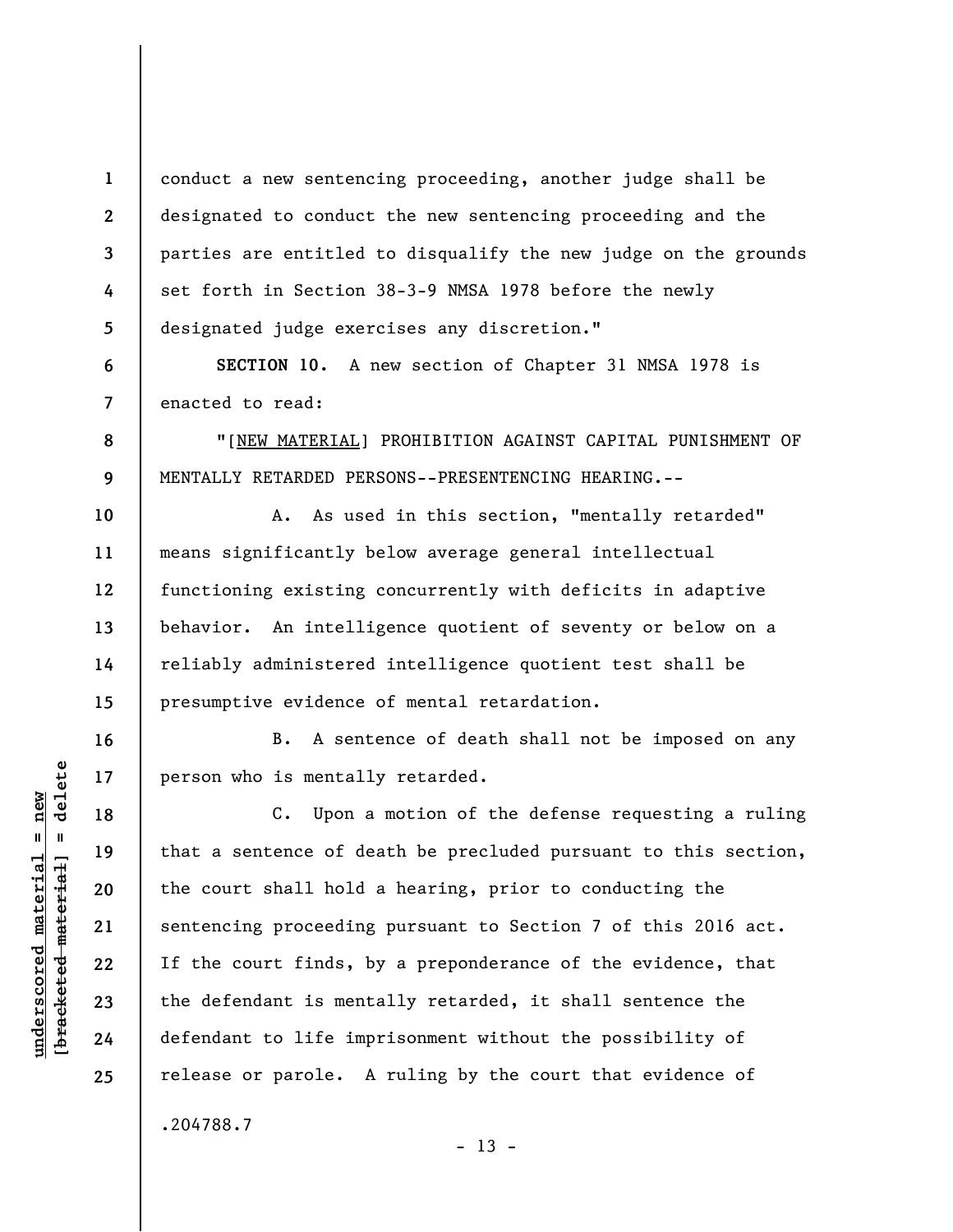**1 2 3 4 5 6 7 8**  diminished intelligence introduced by the defendant does not preclude a sentence of death pursuant to this section shall not restrict the defendant's opportunity to introduce the evidence at the sentencing proceeding or to argue that the evidence should be given mitigating significance. If the sentencing proceeding is conducted before a jury, the jury shall not be informed of any ruling denying a defendant's motion pursuant to this section."

**9 10 SECTION 11.** A new section of Chapter 31 NMSA 1978 is enacted to read:

"[NEW MATERIAL] WARRANT OF EXECUTION UPON JUDGMENT OF DEATH--TIME OF EXECUTION.--When a judgment of death is rendered by any court of competent jurisdiction, a warrant signed by the judge and attested by the court clerk under the seal of the court shall be drawn and delivered to the sheriff. The warrant shall state the conviction and judgment and appoint a day on which the judgment is to be executed, which shall not be less than sixty nor more than ninety days from the date of judgment, and shall direct the sheriff to deliver the defendant, at a time specified in the warrant but not more than ten days from the date of judgment, to the warden of the penitentiary of New Mexico for execution."

**SECTION 12.** A new section of Chapter 31 NMSA 1978 is enacted to read:

"[NEW MATERIAL] JUDGE TO TRANSMIT STATEMENT OF .204788.7

 $\frac{1}{2}$  intereted material = delete **[bracketed material] = delete**  $underscored material = new$ **underscored material = new**

**25** 

**11** 

**12** 

**13** 

**14** 

**15** 

**16** 

**17** 

**18** 

**19** 

**20** 

**21** 

**22** 

**23** 

**24** 

 $- 14 -$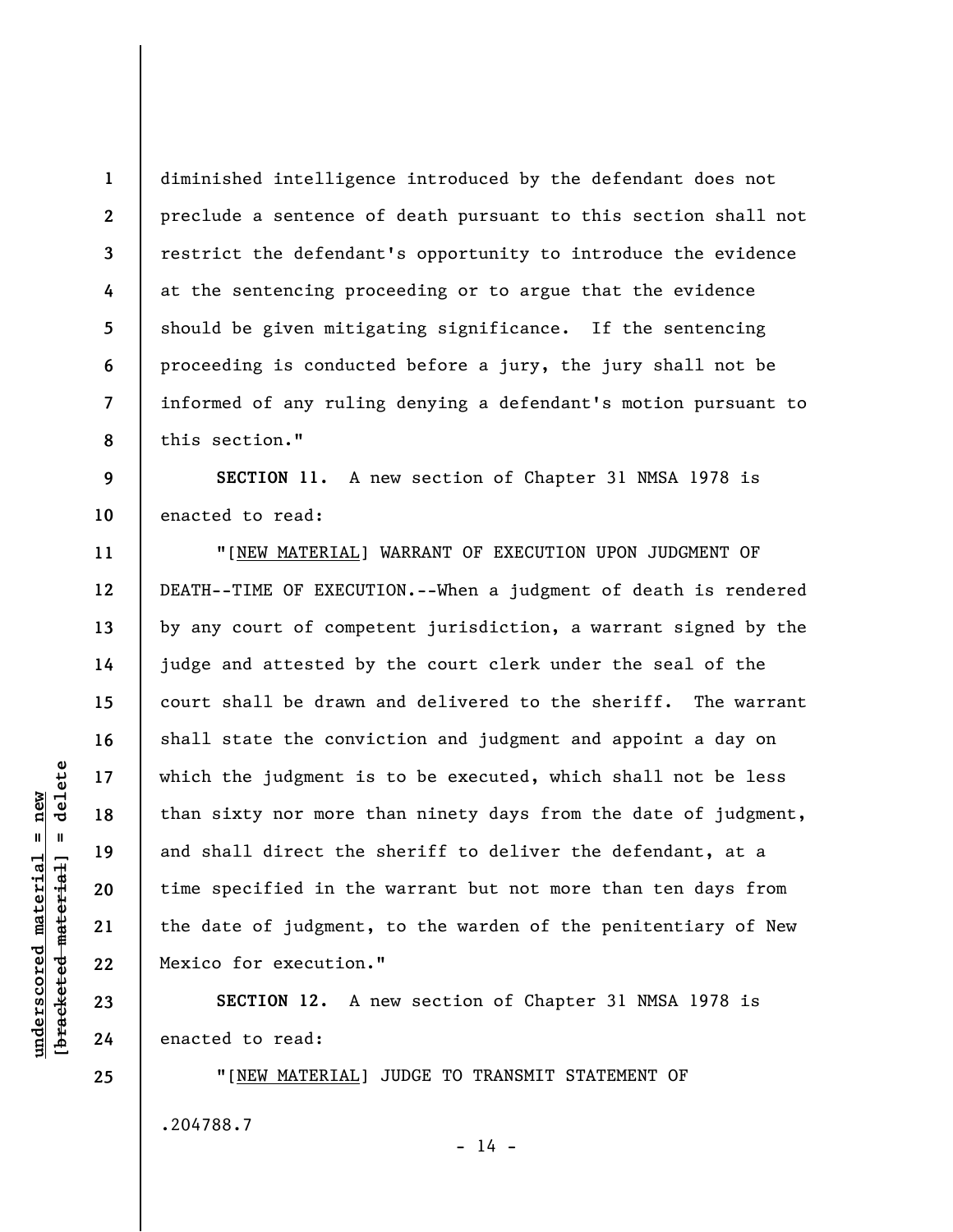CONVICTION.--The judge of a court in which a defendant was convicted and sentenced to death shall, immediately after the conviction, transmit to the governor, by mail or otherwise, a statement of the conviction and judgment."

**5 6 SECTION 13.** A new section of Chapter 31 NMSA 1978 is enacted to read:

"[NEW MATERIAL] GOVERNOR MAY SUSPEND EXECUTION.--Only the governor may suspend the execution of a judgment of death, except that the warden of the penitentiary of New Mexico to whom a defendant is delivered for execution may suspend the execution of a judgment of death in accordance with the provisions of Sections 14 through 18 of this 2016 act."

**SECTION 14.** A new section of Chapter 31 NMSA 1978 is enacted to read:

"[NEW MATERIAL] INSANITY OF DEFENDANT--HOW DETERMINED.-- If, after a defendant is delivered to the warden for execution, there is good reason to believe that the defendant, under judgment of death, has become insane, the warden shall call that fact to the attention of the district attorney of the county in which the state penitentiary is situated. The district attorney shall immediately file in the district court of the county a petition, stating the conviction and judgment and the fact that the defendant is believed to be insane and asking that the court inquire into the question of the defendant's sanity. It shall be the duty of the district court .204788.7

 $- 15 -$ 

**1** 

**2** 

**3** 

**4** 

**7** 

**8** 

**9** 

**10** 

**11** 

**12** 

**13** 

**14** 

**15** 

**16** 

**17** 

**18** 

**19** 

**20** 

**21** 

**22** 

**23** 

**24**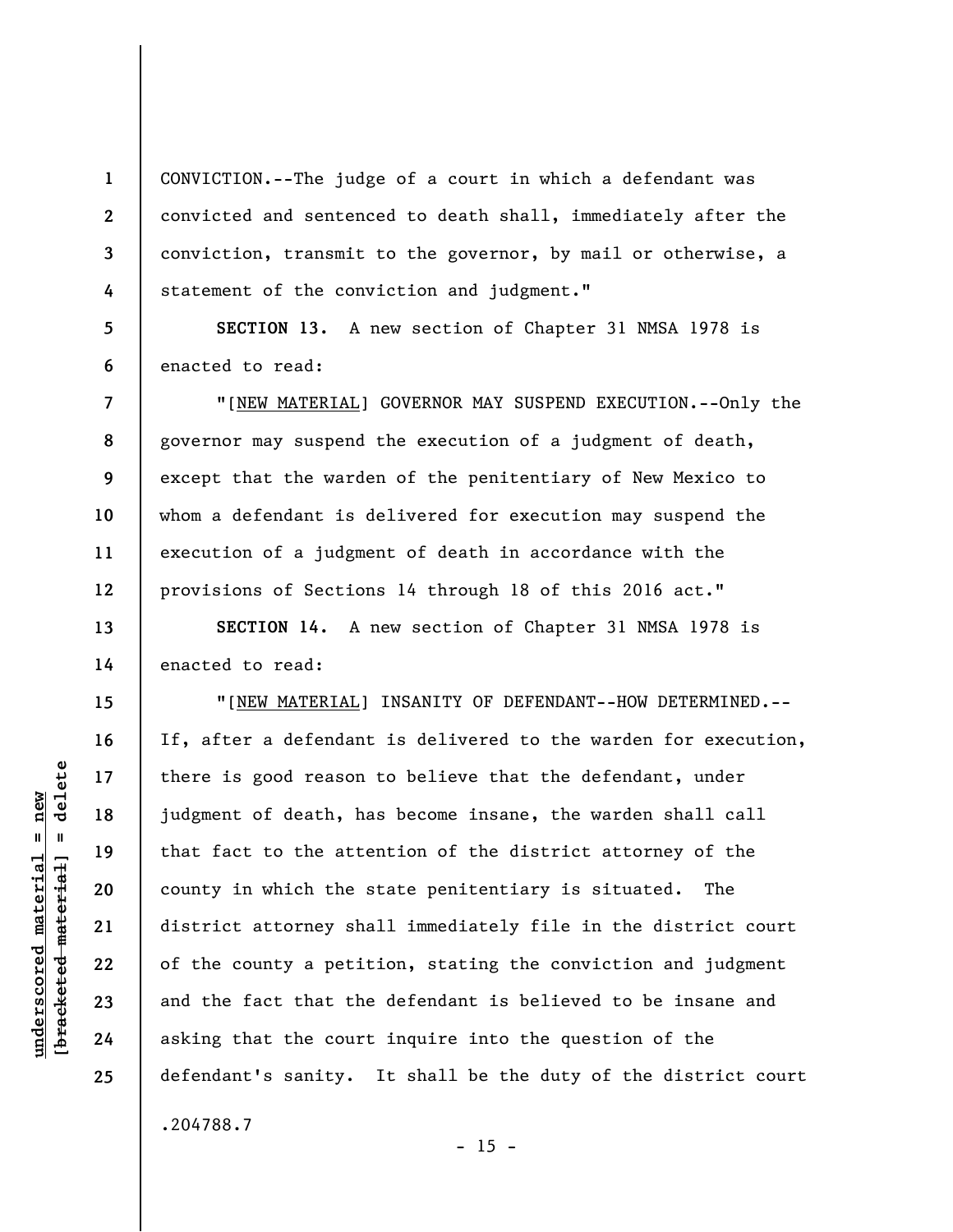**1 2** 

**3** 

**4** 

**5** 

**6** 

**7** 

**8** 

**9** 

**10** 

**11** 

**12** 

**13** 

**14** 

**15** 

**16** 

**17** 

**18** 

**19** 

**20** 

**21** 

**22** 

**23** 

**24** 

to inquire into the question and render a judgment."

**SECTION 15.** A new section of Chapter 31 NMSA 1978 is enacted to read:

"[NEW MATERIAL] DUTY OF DISTRICT ATTORNEY UPON INQUIRY AND HEARING.--The district attorney shall attend a hearing provided for in Sections 14 and 18 of this 2016 act, and may produce witnesses before the court, for which purpose the district attorney may issue process in the same manner as process is issued for witnesses to testify before the grand jury. Failure to comply with process issued may be punished in a like manner as failure to comply with process issued by the court."

**SECTION 16.** A new section of Chapter 31 NMSA 1978 is enacted to read:

"[NEW MATERIAL] ORDER OF COURT COMMITTING INSANE PERSON TO HOSPITAL.--The court shall make and cause to be entered an order reciting the fact of the inquiry made pursuant to Section 14 of this 2016 act and its result. If it is found that the defendant is insane, the order shall direct that the defendant be taken to the New Mexico behavioral health institute at Las Vegas and kept there in safe confinement until the defendant's sanity is restored."

**SECTION 17.** A new section of Chapter 31 NMSA 1978 is enacted to read:

"[NEW MATERIAL] FINDINGS OF INQUIRY--DUTIES OF WARDEN-- PROCEDURE WHEN SANITY IS RESTORED.--If it is found that the .204788.7  $- 16 -$ 

 $\frac{1}{2}$  intereted material = delete **[bracketed material] = delete**  $underscored material = new$ **underscored material = new**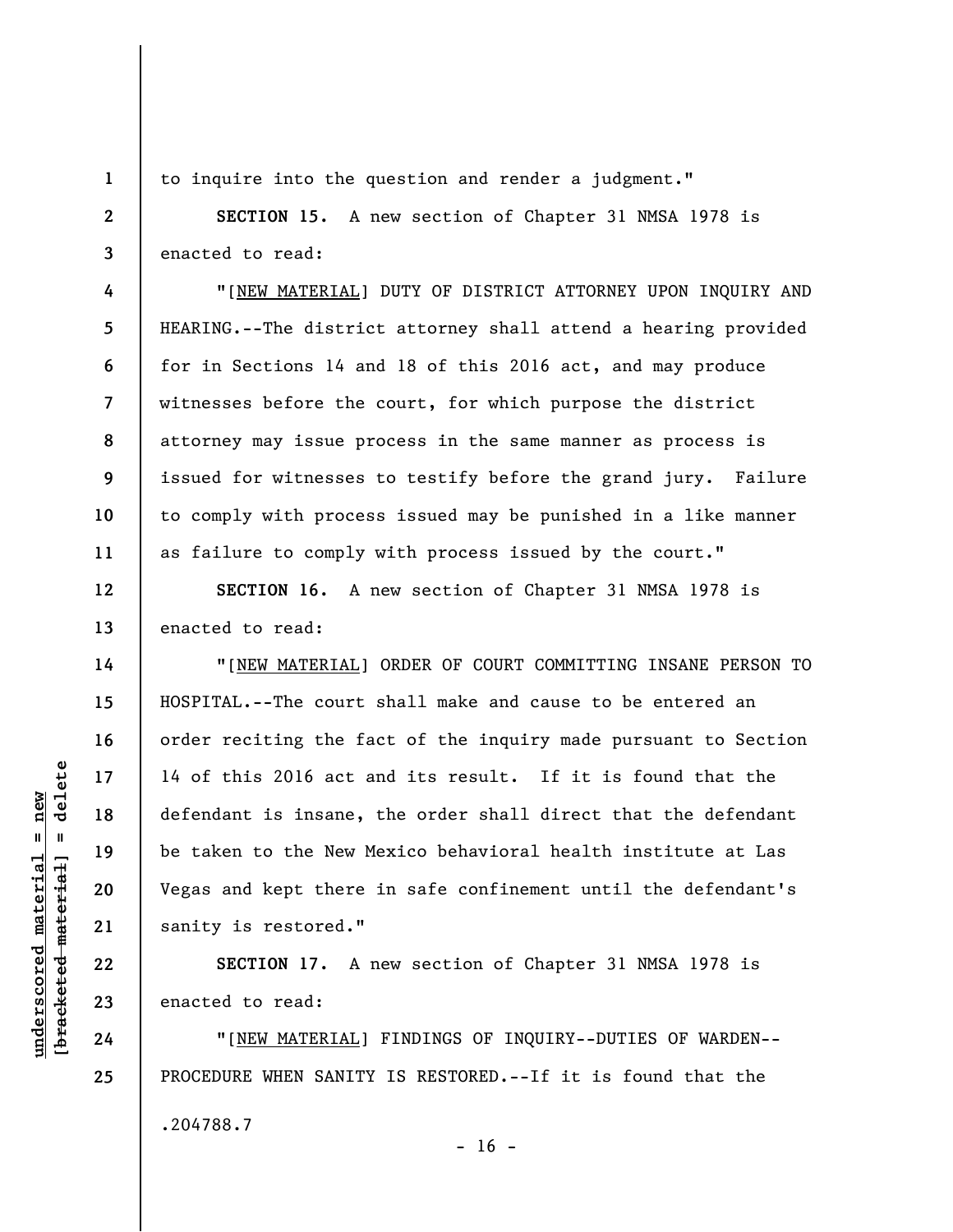**1 2 3 4 5 6 7 8 9 10 11**  defendant is sane, the warden shall proceed to execute the judgment as specified in the warrant. If it is found that the defendant is insane, the warden shall suspend the execution and transmit a certified copy of the order provided for in Section 16 of this 2016 act to the governor and deliver the defendant, together with a certified copy of the order, to the superintendent of the New Mexico behavioral health institute at Las Vegas. When the defendant's sanity is restored, the superintendent of the institute shall certify that fact to the governor, who shall then issue to the warden the governor's warrant appointing a day for the execution of the judgment."

**SECTION 18.** A new section of Chapter 31 NMSA 1978 is enacted to read:

"[NEW MATERIAL] PROCEEDINGS WHEN FEMALE DEFENDANT MAY BE PREGNANT--DUTY OF DISTRICT ATTORNEY.--

A. If there is good reason to believe that a female defendant who was sentenced to death is pregnant, the warden shall call that fact to the attention of the district attorney of the county in which the state penitentiary is situated. The district attorney shall immediately file in the district court of the county a petition, stating the conviction and judgment and the fact that the defendant may be pregnant and asking that the court inquire into the question of the defendant's pregnancy. It shall be the duty of the district court to inquire into the question and render a judgment. The court may .204788.7

- 17 -

**12** 

**13** 

**14** 

**15** 

**16** 

**17** 

**18** 

**19** 

**20** 

**21** 

**22** 

**23** 

**24**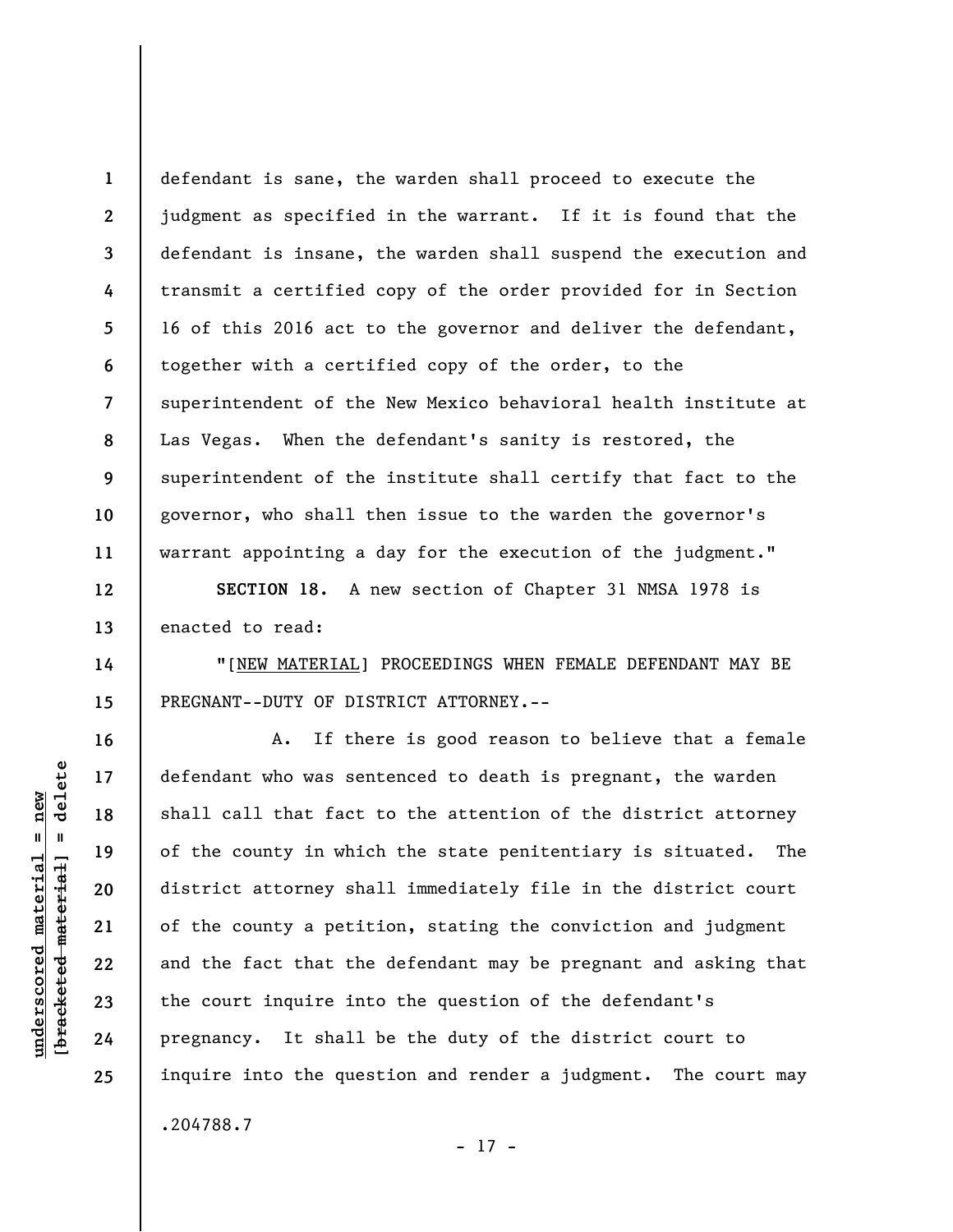**1 2 3 4 5 6 7 8**  summon three disinterested physicians of good standing in their profession to inquire into the alleged pregnancy. The physicians shall, in the presence of the court, but with closed doors, if requested by the defendant, examine the defendant, hear any evidence that may be produced and make a written finding and certificate of their conclusion, to be approved by the court. The provisions of Section 15 of this 2016 act apply to the proceedings provided in this subsection.

B. If it is found that the female defendant is not pregnant, the warden shall execute the judgment. If it is found that the female defendant is pregnant, the warden shall suspend the execution of the judgment and transmit a certified copy of the finding and certificate to the governor. When the governor receives from the warden a certificate that the female defendant is no longer pregnant, the governor shall issue to the warden a warrant appointing a day for the execution of the judgment."

**SECTION 19.** A new section of Chapter 31 NMSA 1978 is enacted to read:

"[NEW MATERIAL] JUDGMENT OF DEATH REMAINING IN FORCE BUT NOT EXECUTED--NO APPEAL FROM ORDER OF COURT.--If for any reason a judgment of death has not been executed and remains in force, the court in which the conviction is had, on the application of the district attorney of the county in which the conviction is had, shall order the defendant to be brought before it, or if

.204788.7

delete **[bracketed material] = delete**  $underscored material = new$ **underscored material = new**  $\mathbf{I}$ bracketed material

**9** 

**10** 

**11** 

**12** 

**13** 

**14** 

**15** 

**16** 

**17** 

**18** 

**19** 

**20** 

**21** 

**22** 

**23** 

**24**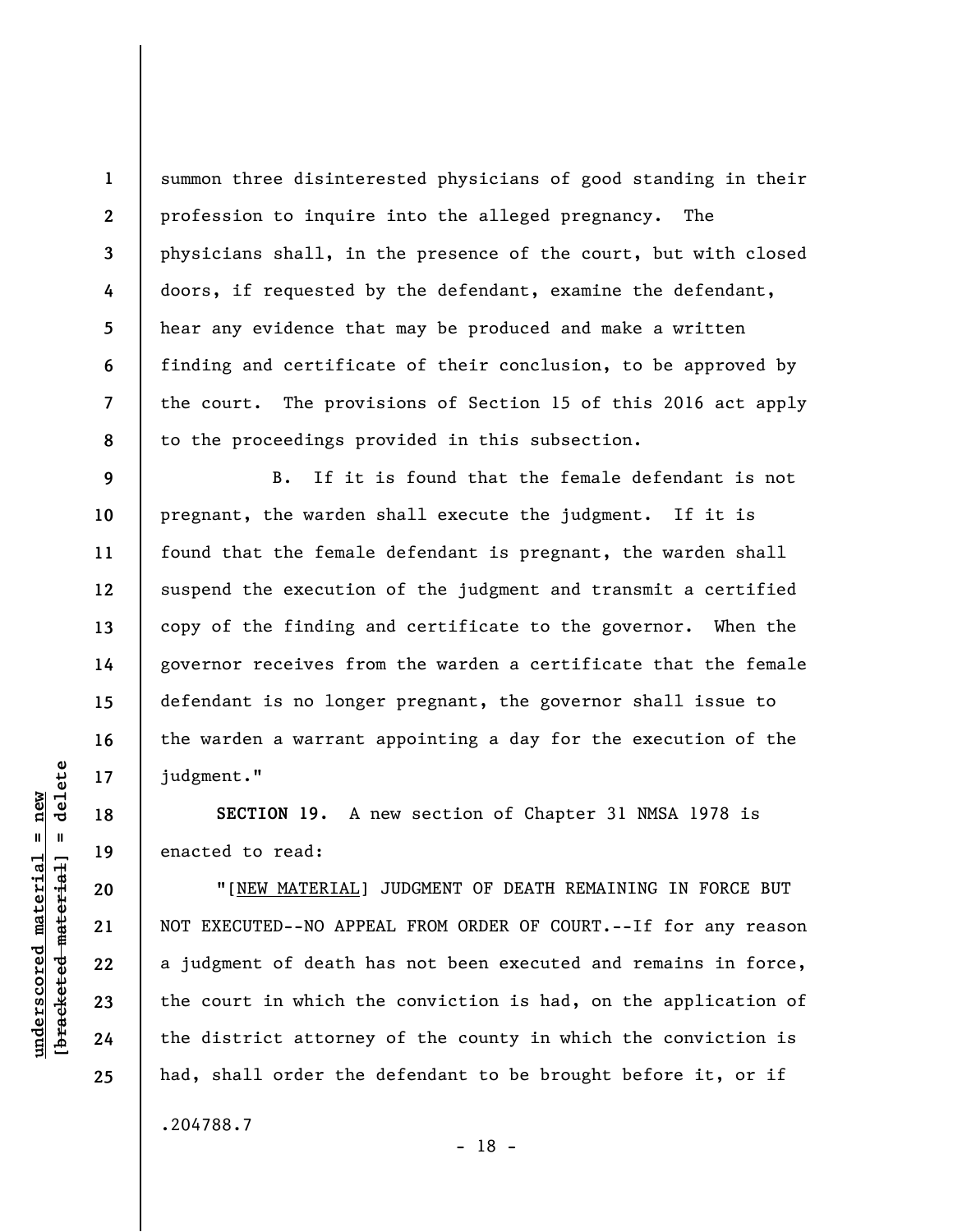**1 2 3 4 5 6 7 8 9 10**  the defendant is at large, a warrant for the defendant's apprehension may be issued. When the defendant is brought before the court, the court shall inquire into the facts and, if no legal reason exists against the execution of the judgment, shall issue an order that the warden of the penitentiary of New Mexico, to whom the sheriff is directed to deliver the defendant, execute the judgment at a specified time. The warden shall execute the judgment accordingly. There is no appeal from an order, as provided herein, directing and fixing the time for the execution of a judgment."

**SECTION 20.** A new section of Chapter 31 NMSA 1978 is enacted to read:

"[NEW MATERIAL] PUNISHMENT OF DEATH--HOW INFLICTED.--The manner of inflicting punishment of death shall be by administration of a continuous, intravenous injection of a lethal quantity of an ultra-short-acting barbiturate in combination with a chemical paralytic agent. Any reference in the statutes relating to the means of execution shall be construed to mean execution by lethal injection as provided in this section."

**SECTION 21.** A new section of Chapter 31 NMSA 1978 is enacted to read:

"[NEW MATERIAL] PLACE OF EXECUTION--DIRECTION OF WARDEN.-- The warden of the penitentiary of New Mexico shall provide a suitable and efficient room or place, closed from public view, .204788.7

- 19 -

**11** 

**12** 

**13** 

**14** 

**15** 

**16** 

**17** 

**18** 

**19** 

**20** 

**21** 

**22** 

**23** 

**24**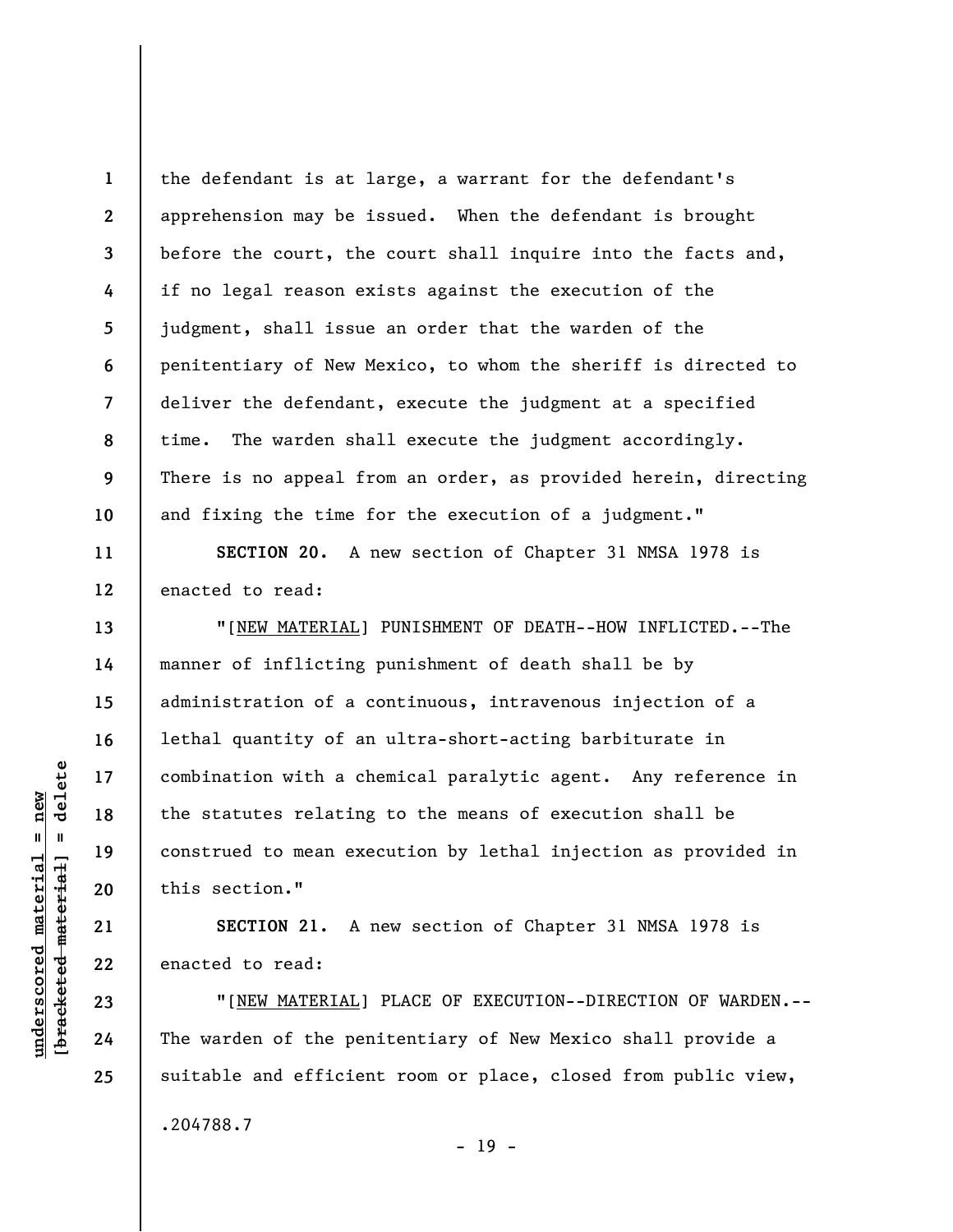within the walls of the penitentiary of New Mexico and therein provide all necessary appliances requisite for carrying into execution the sentence of death. In each individual case of a sentence of death pronounced in this state, the sentence of death shall be executed under the direction of the warden in the room or place provided for that purpose."

 **SECTION 22.** A new section of Chapter 31 NMSA 1978 is enacted to read:

"[NEW MATERIAL] WHERE JUDGMENT IS EXECUTED--WHO MAY BE PRESENT.--A sentence of death shall be executed within the walls of the penitentiary of New Mexico, and the execution shall be under the supervision and direction of the warden of the penitentiary. The warden of the penitentiary of New Mexico shall be present at the execution and shall invite the presence of a physician, the attorney general and at least twelve reputable citizens to be selected by the warden. The warden shall, at the request of the defendant, permit such religious leaders or teachers, not exceeding two, as the defendant may name, and any person, relative or friend, not to exceed five, to be present at the execution, together with such peace officers as the warden may think expedient, to witness the execution. No persons, other than those mentioned in this section, shall be present at the execution, nor shall any person under the age of eighteen be allowed to witness the execution."

.204788.7

delete **[bracketed material] = delete**  $underscored material = new$ **underscored material = new**  $\mathbf{u}$ bracketed material

**1** 

**2** 

**3** 

**4** 

**5** 

**6** 

**7** 

**8** 

**9** 

**10** 

**11** 

**12** 

**13** 

**14** 

**15** 

**16** 

**17** 

**18** 

**19** 

**20** 

**21** 

**22** 

**23** 

**24**